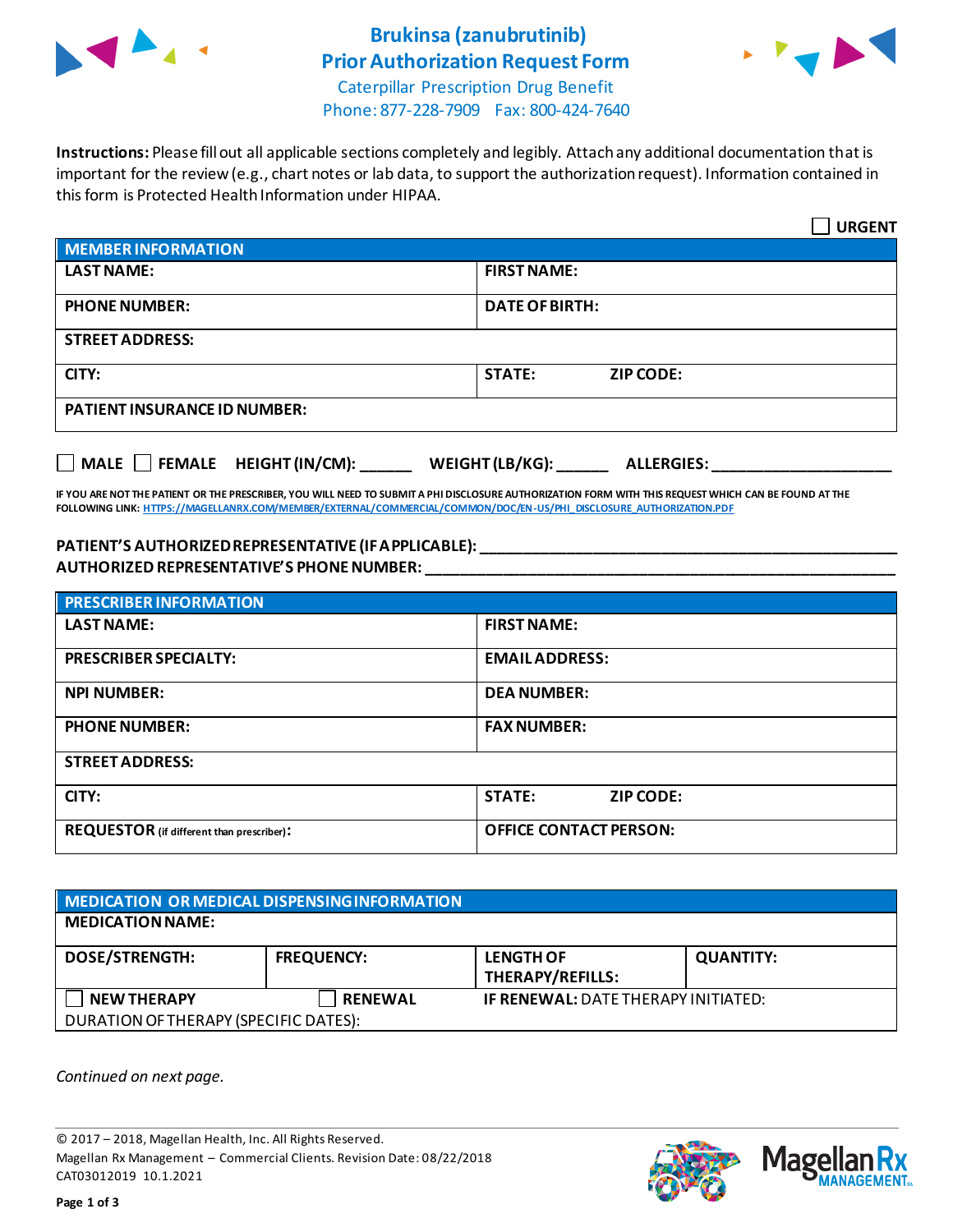

## **Brukinsa (zanubrutinib) Prior Authorization Request Form**





| <b>MEMBER'S LAST NAME:</b>                                                                                                                                           | <b>MEMBER'S FIRST NAME:</b>                                                                                                                                                                                                     |                                                       |
|----------------------------------------------------------------------------------------------------------------------------------------------------------------------|---------------------------------------------------------------------------------------------------------------------------------------------------------------------------------------------------------------------------------|-------------------------------------------------------|
|                                                                                                                                                                      | 1. HAS THE PATIENT TRIED ANY OTHER MEDICATIONS FOR THIS CONDITION?                                                                                                                                                              | YES (if yes, complete below)<br><b>NO</b>             |
| <b>MEDICATION/THERAPY (SPECIFY</b><br>DRUG NAME AND DOSAGE):                                                                                                         | <b>DURATION OF THERAPY (SPECIFY</b><br>DATES):                                                                                                                                                                                  | <b>RESPONSE/REASON FOR</b><br><b>FAILURE/ALLERGY:</b> |
| <b>2. LIST DIAGNOSES:</b>                                                                                                                                            |                                                                                                                                                                                                                                 | <b>ICD-10:</b>                                        |
| □ Mantle Cell Lymphoma (MCL)<br>□ Waldenstrom's Macroglubinemia(WM)<br>□ Marginal Zone Lymphoma(MZL)<br>□ Other diagnosis:                                           | $ICD-10 Code(s):$<br>3. REQUIRED CLINICAL INFORMATION: PLEASE PROVIDE ALL RELEVANT CLINICAL INFORMATION TO SUPPORT A                                                                                                            |                                                       |
| PRIOR AUTHORIZATION.<br><b>Clinical Information:</b>                                                                                                                 |                                                                                                                                                                                                                                 |                                                       |
| trial? □ Yes □ No<br>For diagnosis of Mantle Cell Lymphoma(MCL), please answer the following:<br>laboratory report? $\Box$ Yes $\Box$ No Please submit documentation | Is this drug being prescribed to this patient as part of a treatment regimen specified within a sponsored clinical<br>Does the patient have measurable disease as confirmed by a computed tomography/magnetic resonance imaging |                                                       |
|                                                                                                                                                                      | Does the patient's disease have histologic evidence of MCL morphology? $\Box$ Yes $\Box$ No Please submit documentation<br>Is the patient's tumor positive for a t(11; 14) translocation AND/OR overexpression of cyclin D1?    |                                                       |
| $\Box$ Yes $\Box$ No Please submit documentation                                                                                                                     | Has the patient failed one previous therapy for MCL? $\Box$ Yes $\Box$ No Please submit documentation                                                                                                                           |                                                       |
| Imbruvica $\mathcal{O}/\text{ibrutinib}$ ? $\Box$ Yes $\Box$ No                                                                                                      | Has the patient previously had treatment with another BTK inhibitor (such as Calquence ® / acalabrutinib or                                                                                                                     |                                                       |
| $\Box$ Yes $\Box$ No Please submit documentation                                                                                                                     | Is the patient Eastern Cooperative Oncology Group (ECOG) performance status of 0, 1 or 2 (is ambulatory and<br>capable of all selfcare but unable to carry out any work activities; up and about more than 50% of waking hours? |                                                       |
|                                                                                                                                                                      | For diagnosis of Waldenstrom's Macroglubinemia, please answer the following:                                                                                                                                                    |                                                       |
|                                                                                                                                                                      | Has patient had at least one prior therapy? $\Box$ Yes $\Box$ No Please submit documentation.                                                                                                                                   |                                                       |
| Yes $\Box$ No Please submit documentation.                                                                                                                           | Has patient had prior treatment with a BTK inhibitor such as Imbruvica(ibrutinib) or Calquence(acalabrutinib)? $\Box$                                                                                                           |                                                       |
| For Marginal Zone Lymphoma, please answer the following:                                                                                                             |                                                                                                                                                                                                                                 |                                                       |
| © 2017 - 2018, Magellan Health, Inc. All Rights Reserved.<br>Magellan Rx Management - Commercial Clients. Revision Date: 08/22/2018<br>CAT03012019 10.1.2021         |                                                                                                                                                                                                                                 | <b>Magel</b>                                          |